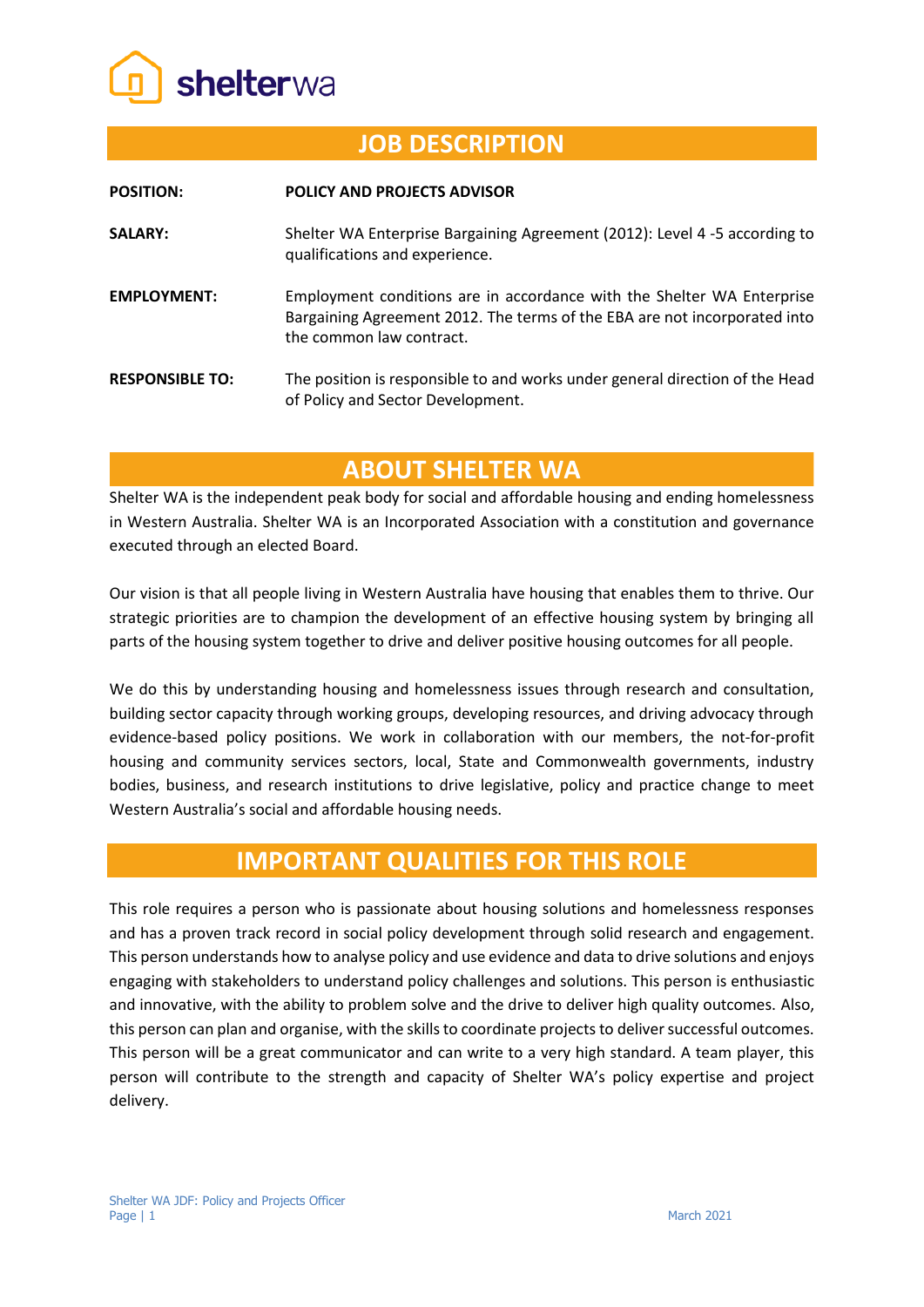shelterwa

## **ABOUT THE ROLE**

The role will contribute to Shelter WA's policy advice and advocacy by understanding housing, homelessness and engaging with stakeholders to inform policy and to drive change. This role is also responsible for the co-ordination and delivery of key projects in collaboration with our members and key partners.

# **KEY DUTIES**

The key duties and objectives are outlined below.

### **Policy**

- Through research, analysis and engagement with members and stakeholders, identify barriers and solutions to social and affordable housing issues.
- Develop evidence-based policy positions based on data, research, engagement and collaboration.
- **■** Identify opportunities for systemic change to improve social and affordable housing outcomes.
- **■** Develop written or verbal surveys, issue papers or other research tools and gather information through a variety of means, including
	- − workshops, forums and events to gather and disseminate information and inspire stakeholders to collaborate for positive change
	- − Member alerts and newsletter stories
	- − questionnaires and surveys; and
	- − analysis of data and review of housing and homelessness literature.
- Draft submissions on affordable housing and homelessness issues.
- Initiate and manage working groups to gather information related to developing policy positions.

### **Projects**

- **•** Demonstrated project management skills including project development, budget management, reporting, time management and task prioritisation skills.
- Management of project reference groups.
- Prepare project reports for acquittal and as required.

### **Provision of information**

- Suggest and draft articles for the fortnightly Shelter WA newsletter, communications, publications, events and media releases.
- **■** Update policy content information for posting on Shelter WA's communication channels.
- Prepare materials for other Shelter WA publications including analysis of data, research reports and policy submissions.

### **Other duties**

- Undertake other duties as required.
- Attend, participate and represent Shelter WA at housing and homelessness forums and events and provide input as required to inform policy and to drive change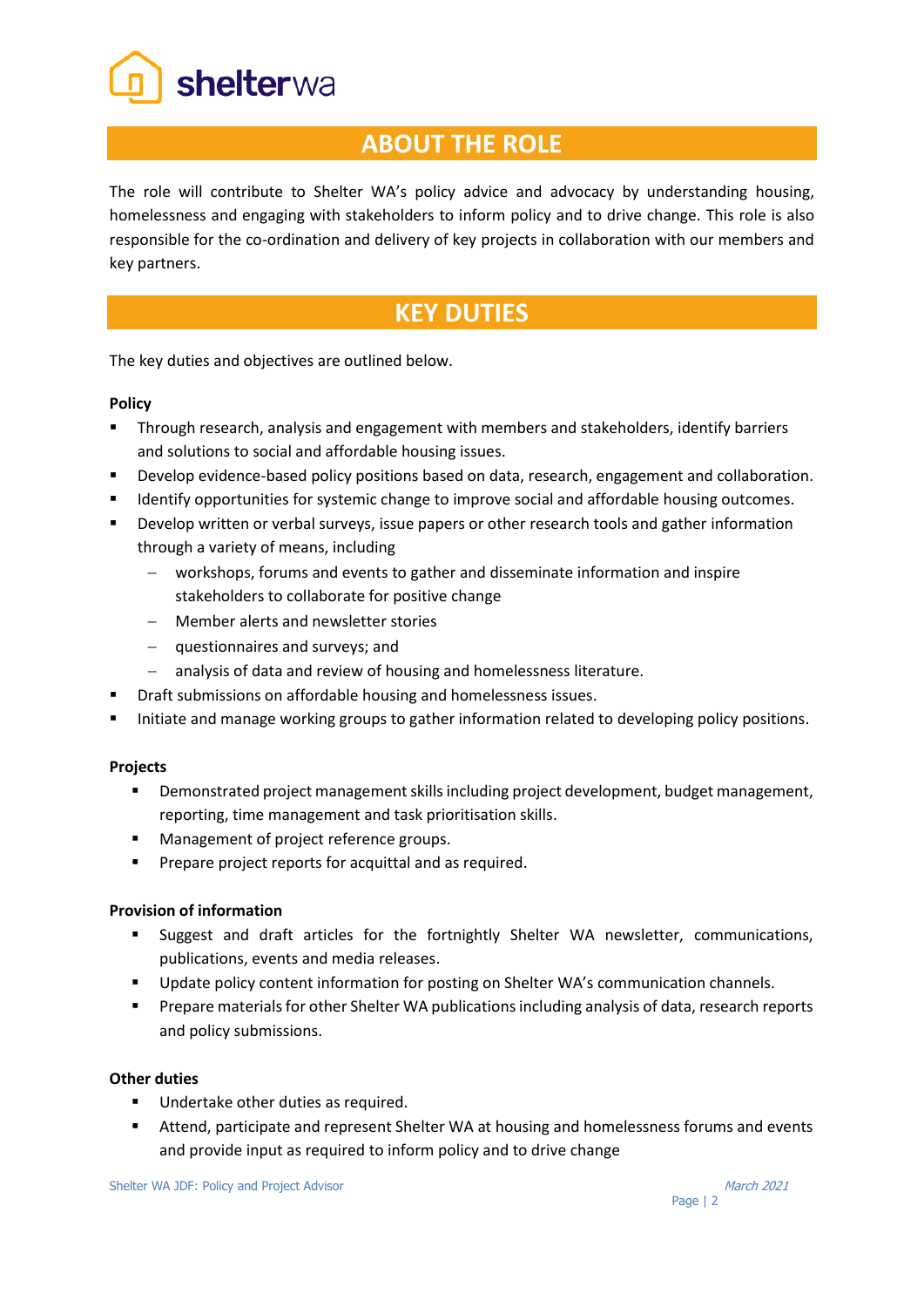

- Ongoing relationship development and engagement with housing and homelessness members, government and other key stakeholders
- Keeping abreast of contemporary housing and homelessness research, trends and contemporary practice to informs policy responses and sector development

# **RESPONSIBILITIES**

#### **Generic Responsibilities**

- Ensure that conduct is at all times professional, in accordance with Board expectations and Shelter WA values
- Abide by relevant professional ethics and Shelter WA policy and practice
- Contribute to our organisational culture which focuses on outcomes, excellence, curiosity, accountability, inclusivity, respect, care and connections
- Maintain a sensitivity toward and awareness of cultural diversity and act accordingly
- Comply with all Health, Safety and Environmental procedures

#### **Board**

■ Submit reports and statistics to the CEO, including any emerging risks, as required.

#### **Professional Development**

- Maintain professional reading and knowledge in social and affordable housing and homelessness policy and practice and funding arrangements
- Participate in professional development opportunities.

## **COMPETENCIES**

- Knowledge of social and affordable housing and homelessness policy, research and related fields
- Demonstrated ability to analyse policy and develop policy positions
- Ability to engage with stakeholders on policy issues with a focus on evidence-based solutions
- Ability to manage projects simultaneously
- **•** Demonstrated ability to think critically, creatively and translate ideas into solutions
- Excellent written, oral and interpersonal communication skills
- **EXEDENT DEMONSTRATED SKILLS IN ADATA SKILLS IN ADATA AND INTERED** Interpretation Proven ability to convey research material in a way that is understood by, and accessible to, multiple audiences
- Initiative, judgement and problem-solving skills
- **•** Demonstrated commitment to working collaboratively with the not-for-profit housing and homelessness sector, governments, and industry
- Adaptability and the ability to work collaboratively within a small team environment
- Demonstrated skill in Microsoft Office and relevant software